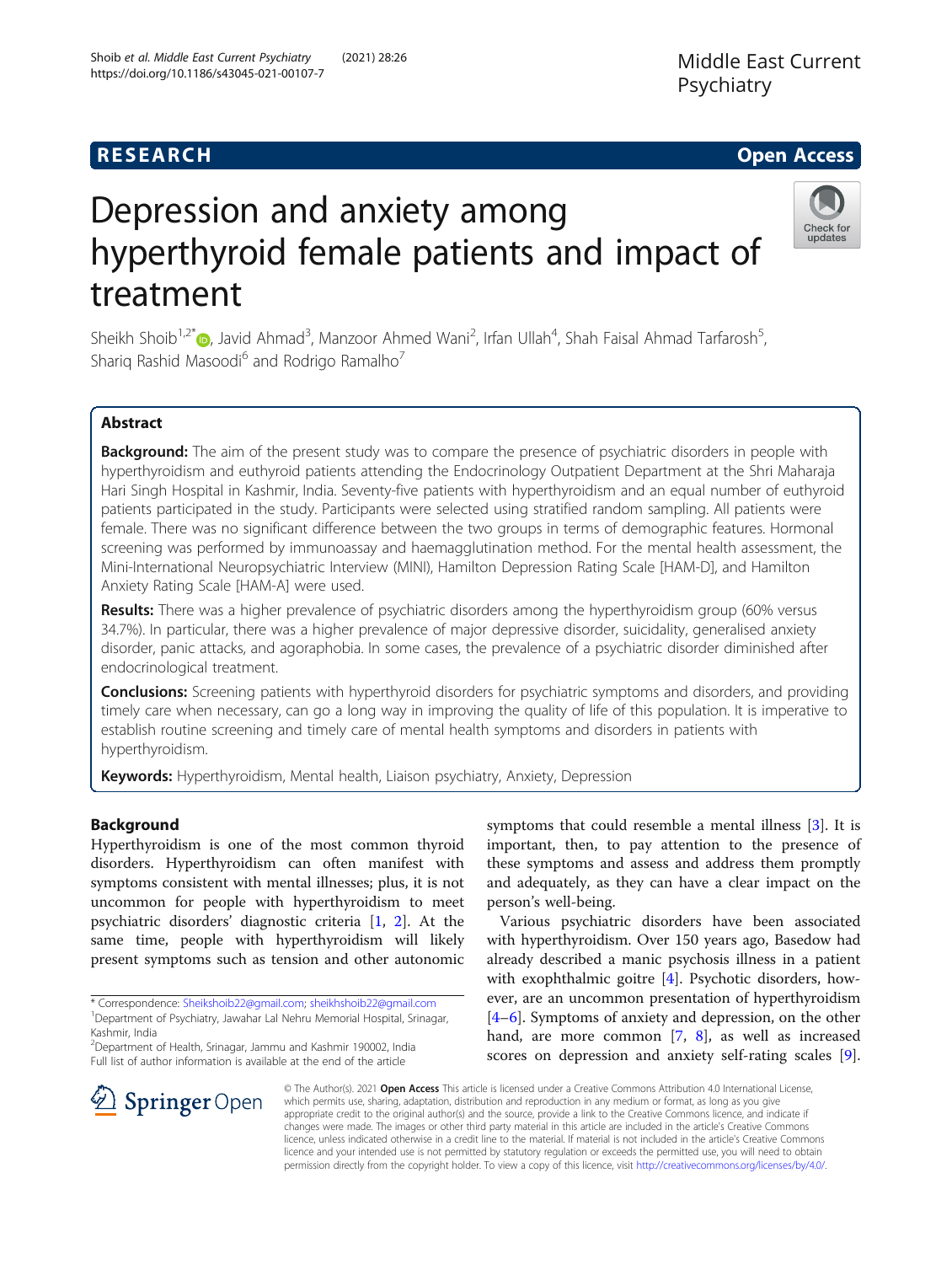Suicidality also seems to be more common in people with hyperthyroidism [[7\]](#page-5-0), which further emphasises the importance of acknowledging mental health symptoms and disorders in this population.

Despite the reported high prevalence of psychiatric symptoms and disorders among people with hyperthyroidism, no previous study in India has explored this issue. To have a better understanding of this comorbidity could improve the ways in which these patients are assessed and supported. Therefore, the present study was set out to explore the prevalence of psychiatric disorders in patients with hyperthyroidism attending an Endocrine Outpatient Clinic in the North of India.

# Methods

The present is a cross-sectional, comparative study including case and control arms, with follow-up on the case arm, and compared the presence of various psychiatric disorders among people with hyperthyroidism, with and without treatment, and people without hyperthyroidism. The study was conducted between March 2017 and March 2019.

#### Participants

The study targeted people over 15 years of age with hyperthyroidism who attended the Endocrinology Outpatient Department at the Shri Maharaja Hari Singh Hospital in North India. Participants were selected using stratified random sampling, choosing every alternate female patient with hyperthyroidism. The control group was people over 15 years of age without any present or past thyroid disease and family history of thyroid disease. The case group also included hyperthyroid patients assessed after 2 months of treatment. Thyroid status was checked using a thyroid function test (TFT) that included an estimation of serum triiodothyronine (T3), tetra-iodothyronine (T4), and thyroid-stimulating hormone (TSH) and clinical profile of the patient were monitored to see the effect of endocrinological medications in the follow-up of hyperthyroid patients. Sampling of participants was conducted for a period of 6 months. The assessment of patients before and after treatment was done and those who did not improve were referred for psychiatric treatment. Exclusion criteria were the presence of pregnancy or a history of pregnancy in the last 6 months, and the use of steroids or other drugs known to interfere with thyroid function. The control group was taken from another Outpatient Department of the same hospital and was subjected to the same laboratory investigation for confirmation.

#### Data collection

Data collection included demographic information, such as age, sex, residence, and economic status.

# Endocrine evaluation

Endocrinologists evaluated all study and control subjects. This evaluation included a detailed haemogram, erythrocyte sedimentation rate (ESR), and serum biochemistry in the form of blood glucose, alanine aminotransferase (ALT), aspartate aminotransferase (AST), alkaline phosphatase, and cholesterol. All participants also had a thyroid function test (TFT) that included an estimation of serum triiodothyronine (T3), tetra-iodothyronine (T4), and thyroid-stimulating hormone (TSH). The diagnosis of hyperthyroidism was made based on clinical criteria and confirmed by the elevated serum T3 and/or T4 and suppressed TSH (< 0.1 IU/mL). Participants with laboratory confirmation of hyperthyroidism had done a technetium scan of the thyroid gland using 99mTcpertechnate. Graves' disease (GD) diagnosis was based on diffuse goitre with increased radioactive iodine uptake (RAIU) at 24 h.

Different treatments were given for different thyroid conditions with different diagnoses. Patients with hyperthyroidism were treated by surgery, antithyroid drug (ATD) medication, or radioactive iodine (RAI). Local traditions, severity of the disease, sex, and age are some of the factors that influenced the type of treatment chosen.

# Mental status evaluation

The psychiatric history was taken using a pretested semi-structured interview. The interviewer was blind to the participants' endocrinological diagnosis. These interviews were conducted using the mood and anxiety modules of the Mini-International Neuropsychiatric Interview (MINI) [[10](#page-5-0)] and the diagnostic criteria for depression and anxiety of the Diagnostic and Statistical Manual of Mental Disorders, Fourth Edition [[11\]](#page-5-0). In addition, all participants were evaluated using both observer-rated and self-rated scales. A psychiatrist applied Hamilton Depression Rating Scale (HAM-D) and Hamilton Anxiety Rating Scale (HAM-A) [\[12,](#page-5-0) [13](#page-5-0)].

# Hormones of the hypothalamic–pituitary–thyroid axis

Venous blood was drawn for the measurement of serum thyrotropin (TSH), thyroxine  $(T_4)$ , and total T3 (TT<sub>3</sub>). All hormones were estimated by commercially available chemiluminescence assay (CLA); antithyroid peroxidase antibody (anti-TPO) was estimated by immunofluorescence technique (ELISA).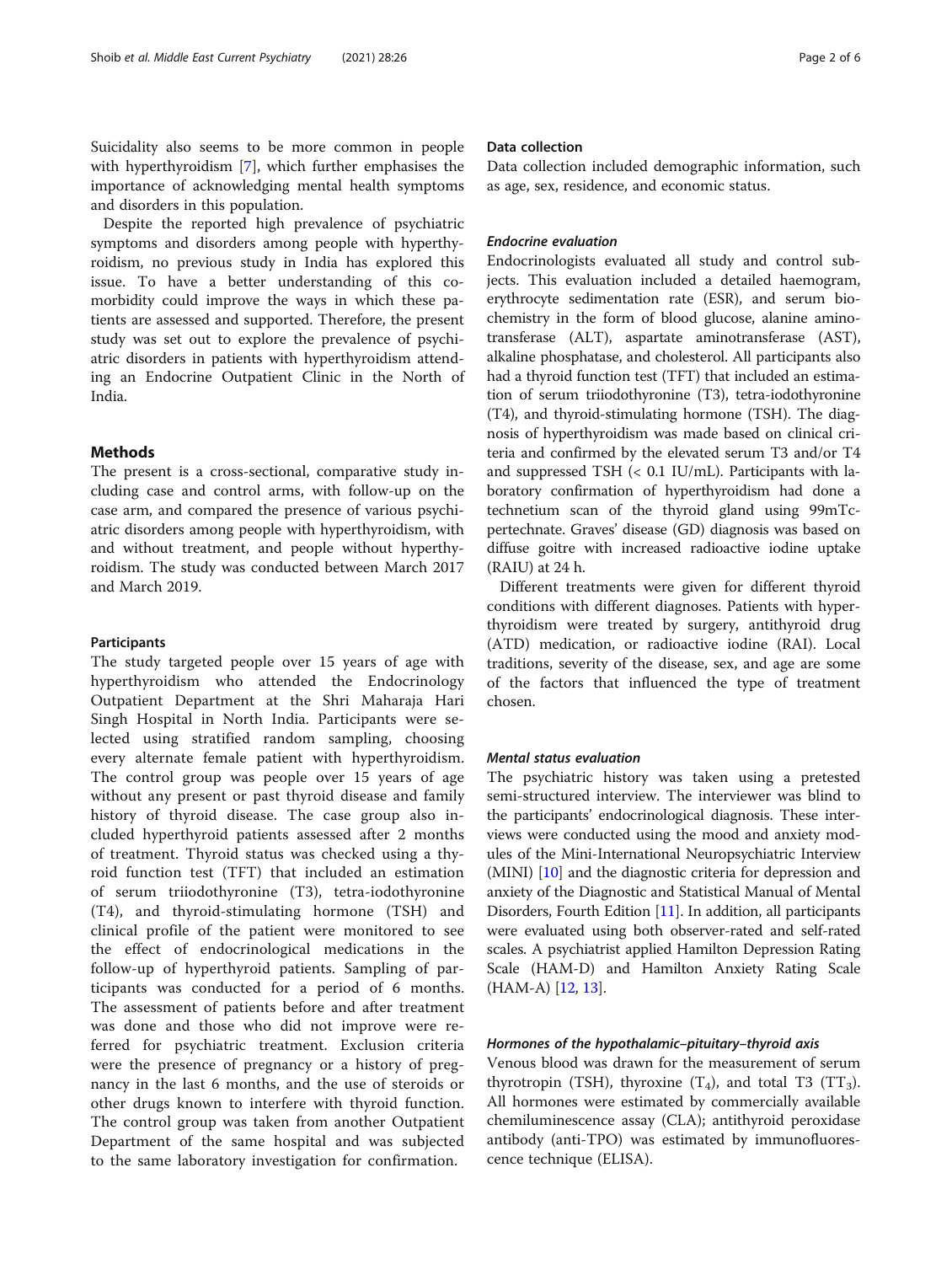# Data analysis

Data were keyed into Microsoft Excel 2016 and after cleaning exported to Statistical Package for the Social Science® (SPSS) for Mac ® version 25.0 software (SPSS Inc., IL, USA) for further analysis. Numbers and percentages were used to present categorical data. Mean (± standard deviation) was used for normally distributed continuous data. The significance of differences between the two groups was examined by Student's  $t$ -test or Mann-Whitney U test (as appropriate). The  $\chi^2$  test of independence was used for qualitative variables (Yates' correction and Fisher's exact test were used wherever appropriate). Correlations and association between various variables were studied using the Pearson and/or Spearman test. A probability level of  $P < 0.05$  was taken as significant.

#### Results

In total, 75 patients with hyperthyroidism and an equal number of euthyroid patients participated in this study (Tables 1 and [2\)](#page-3-0). The age of the subjects (cases and controls) ranged from 20 to 70 years with a mean of  $33.37\pm$ 7.61. All the studied subjects were females. Overall, 60%  $(n = 45)$  of the participants with hyperthyroidism showed signs of a psychiatric disorder, against  $34.7\%$  ( $n = 26$  patients) of participants in the control group (Table [3\)](#page-3-0).

About 10.7% of the participants with hyperthyroidism met the criteria for major depressive disorder, versus 6.7% of the control group participants. Of the total of participants with hyperthyroidism, 4% presented suicidality, a number that dropped to almost 0% after endocrinological treatment (see Table [4\)](#page-4-0). No significant difference was noticed in the presence of depression after treatment, with results remaining consistent at 10.7%. As for the Hamilton Depression Scale (HAM-D), scores for the hyperthyroidism and euthyroid groups were 21 and 16, respectively, with a  $P$  value of  $< 0.001$ .

Participants with hyperthyroidism and euthyroid patients showed Hamilton Anxiety Scale (HAM-A) scores of 27.1 and 15.5, respectively, with a  $P$  value of  $< 0.001$ . About 2.7% of the participants with hyperthyroidism met the criteria for agoraphobia (versus 1.3% in the control group), 18.7% met the criteria for a panic attack (versus 5.3% in the control group), 13.3% for generalised anxiety disorder (versus 6.7% in the control group), and 0% for social phobia (also 0% in the control group).

Other psychiatric diagnoses present in the hyperthyroidism group were premenstrual disorder in 2.7% (versus 4% in the control group), alcohol abuse/dependency in 1.3% (versus 1.3% in the control group), and obsessive–compulsive spectrum disorders in 4% (versus 2.7% in the control group).

After endocrinological treatment, the percentage of participants in the hyperthyroidism group with agoraphobia went down to 1.6% (from 2.7%), and the percentage of participants with panic attack went down to 17.3% (from 18.7%) (see Table [4\)](#page-4-0). Other diagnoses like premenstrual disorder, alcohol abuse/dependency, and generalised anxiety disorder did not show any statistically significant variation.

#### **Discussion**

In the present study, we compared the presence of psychiatric disorders among people with hyperthyroidism and euthyroid patients. Overall, the study found that 60% of the participants with hyperthyroidism showed signs of a psychiatric disorder, against 34.7% of participants in the control group. Patients with hyperthyroidism were treated by surgery, antithyroid drug (ATD) medication, or radioactive iodine (RAI). The presence of psychiatric disorders was reduced in some cases after endocrinological treatment. No case of psychosis or bipolar affective disorder (BAD) were reported in the study.

**Table 1** Clinical and laboratory variables among cases and controls ( $n = 150$ )

| Variable                                | Hyperthyroid group ( $n = 75$ ) | Euthyroid group $(n = 7, 5)$ | P value |  |  |
|-----------------------------------------|---------------------------------|------------------------------|---------|--|--|
| Age (years)                             | 33.37±7.61 <sup>a</sup>         | 33.37±7.61                   | 1.0     |  |  |
| $T3$ (ng/ml)                            | 3.49±1.05                       | $2.38 \pm 11.54$             | < 0.001 |  |  |
| T4 (mcg/dl)                             | 16.89±2.24                      | $7.02 \pm 1.51$              | < 0.001 |  |  |
| TSH (mIU/l)                             | $.09 \pm .08$                   | $2.88 \pm 1.66$              | < 0.001 |  |  |
| HAM-A scores                            | $27.1 \pm 6.14$                 | $15.5 \pm 6.11$              | < 0.001 |  |  |
| HAM-D scores                            | 21±5.66                         | $16 \pm 6.1$                 | < 0.001 |  |  |
| Duration of symptoms (months)           | $8.12 \pm 0.17$                 |                              |         |  |  |
| Underlying aetiology of hyperthyroidism |                                 |                              |         |  |  |
| Graves' disease                         | 30 (40%)                        |                              |         |  |  |
| Toxic nodular hyperthyroidism           | 9(12%)                          |                              |         |  |  |
| Indeterminate aetiology                 | 36 (48%)                        |                              |         |  |  |

<sup>a</sup> Values are expressed as mean  $\pm$  SD unless specified otherwise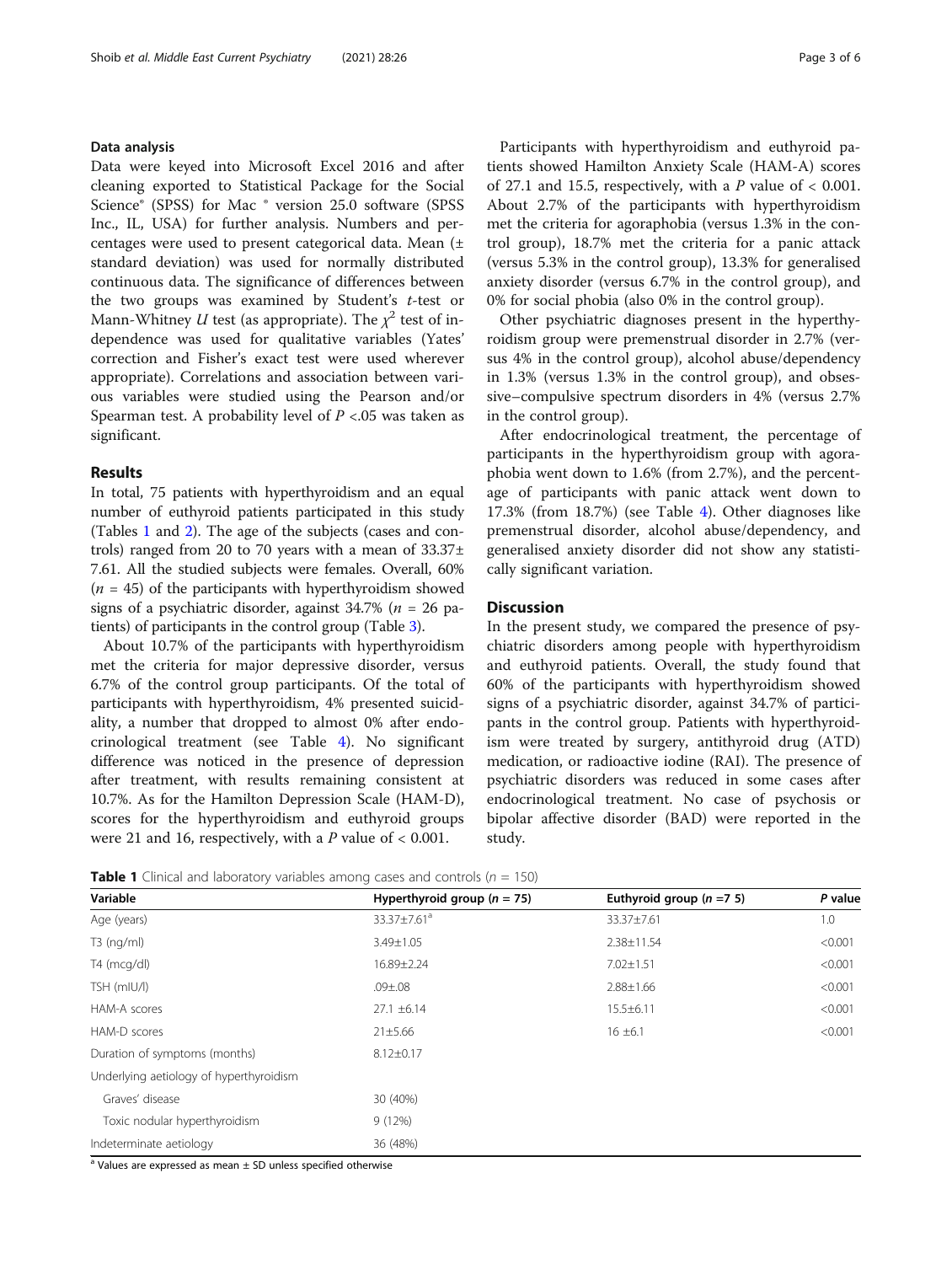| Symptoms of hyperthyroidism       |          |                                                             |            |
|-----------------------------------|----------|-------------------------------------------------------------|------------|
| Weight loss                       | 42 (56%) | Weight gain                                                 | 6(8%)      |
| Heat intolerance                  | 45 (60%) | Palpitations                                                | 43 (57%)   |
| Tremor                            | 41 (54%) | Increased bowl movement                                     | 18 (24%)   |
| Neck enlargement                  | 17 (22%) | Shortness of breath                                         | 8 (10%)    |
| Eyes symptoms                     | 9(12%)   | Psychological symptoms                                      | 33 (44%)   |
| Reported signs of hyperthyroidism |          |                                                             |            |
| Signs of atrial fibrillation      | 3(4%)    | Thyroid eye disease (TED) in a patient with Graves' disease |            |
| Tremor                            | 30 (40%) | No sign of TED (NOSPECS 0)                                  | 11 (36%)   |
| Palpable goitre                   | 47 (62%) | Mild TED (NOSPECS 1)                                        | 6(20%)     |
|                                   |          | Moderate TED (NOSPECS 2-3)                                  | 12 (40%)   |
|                                   |          | Severe TED (NOSPECS ≥4)                                     | $1(3.3\%)$ |

<span id="page-3-0"></span>Table 2 Reported symptoms and signs of hyperthyroidism

There are various studies reporting a higher prevalence of anxiety disorders in people with hyperthyroidism [\[2,](#page-5-0) [14,](#page-5-0) [15](#page-5-0)]. The present study found higher rates of certain anxiety disorders in people with hyperthyroidism when compared with euthyroid patients. These were generalised anxiety disorder, panic attack, and agoraphobia. A study conducted by Simon and colleagues [[14](#page-5-0)] also found a higher prevalence of generalised anxiety disorder and panic disorder among patients with thyroid dysfunction, and as the present study, they found a minimal correlation with social phobia. Endocrinological treatment reduced the number of participants with agoraphobia almost in half, and it also reduced the number of participants with panic attack, although at a lower level. It did not, however, reduced the number of participants with generalised anxiety disorder in a statistically

**Table 3** Proportion of psychiatric disorders among patients with hyperthyroidism

| Variable                 | Group        | No psychiatric illness | Psychiatric disorder | Chi-square  | P-value |
|--------------------------|--------------|------------------------|----------------------|-------------|---------|
| Any psychiatric disorder | Euthyroid    | 49 (65.3%)             | 26 (34.7%)           | 9.65        | 0.003   |
|                          | Hyperthyroid | 30 (40%)               | 45 (60%)             |             |         |
| <b>MDD</b>               | Euthyroid    | 70 (9.3%)              | 5(6.7%)              | 0.38        | 0.56    |
|                          | Hyperthyroid | 67 (89.3%)             | 8 (10.7%)            |             |         |
| Dysthymia                | Euthyroid    | 73 (97.3%)             | 2(2.7%)              | $\mathbf 0$ | 1.0     |
|                          | Hyperthyroid | 73 (97.3%)             | 2(2.7%)              |             |         |
| Suicidality              | Euthyroid    | 73 (97.3%)             | 2(2.7%)              | 0.21        | 0.65    |
|                          | Hyperthyroid | 72 (96%)               | 3(4%)                |             |         |
| Agoraphobia              | Euthyroid    | 74 (98.7%)             | $1(1.3\%)$           | 0.56        | 1.0     |
|                          | Hyperthyroid | 73 (97.3%)             | 2(2.7%)              |             |         |
| Panic attack             | Euthyroid    | 71 (94.7%)             | 4 (5.3%)             | 6.31        | 0.02    |
|                          | Hyperthyroid | 61 (81.3%)             | 14 (18.7%)           |             |         |
| Alcohol use              | Euthyroid    | 74 (98.7%)             | $1(1.3\%)$           | $\mathbb O$ | 1.0     |
|                          | Hyperthyroid | 74 (98.7%)             | $1(1.3\%)$           |             |         |
| OC spectrum              | Euthyroid    | 73 (97.3%)             | 2(2.7%)              | 0.21        | 1.0     |
|                          | Hyperthyroid | 72 (96.0%)             | 3(4%)                |             |         |
| Social phobia            | Euthyroid    | 75 (100%)              | $0(0\%)$             |             |         |
|                          | Hyperthyroid | 75 (100%)              | $0(0\%)$             |             |         |
| Premenstrual dd          | Euthyroid    | 72 (96%)               | 3(4%)                | 0.65        | 1.0     |
|                          | Hyperthyroid | 73 (97.3%)             | 2(2.7%)              |             |         |
| GAD                      | Euthyroid    | 70 (93.3%)             | 5(6.7%)              | 1.85        | 0.28    |
|                          | Hyperthyroid | 65 (86.7%)             | 10 (13.3%)           |             |         |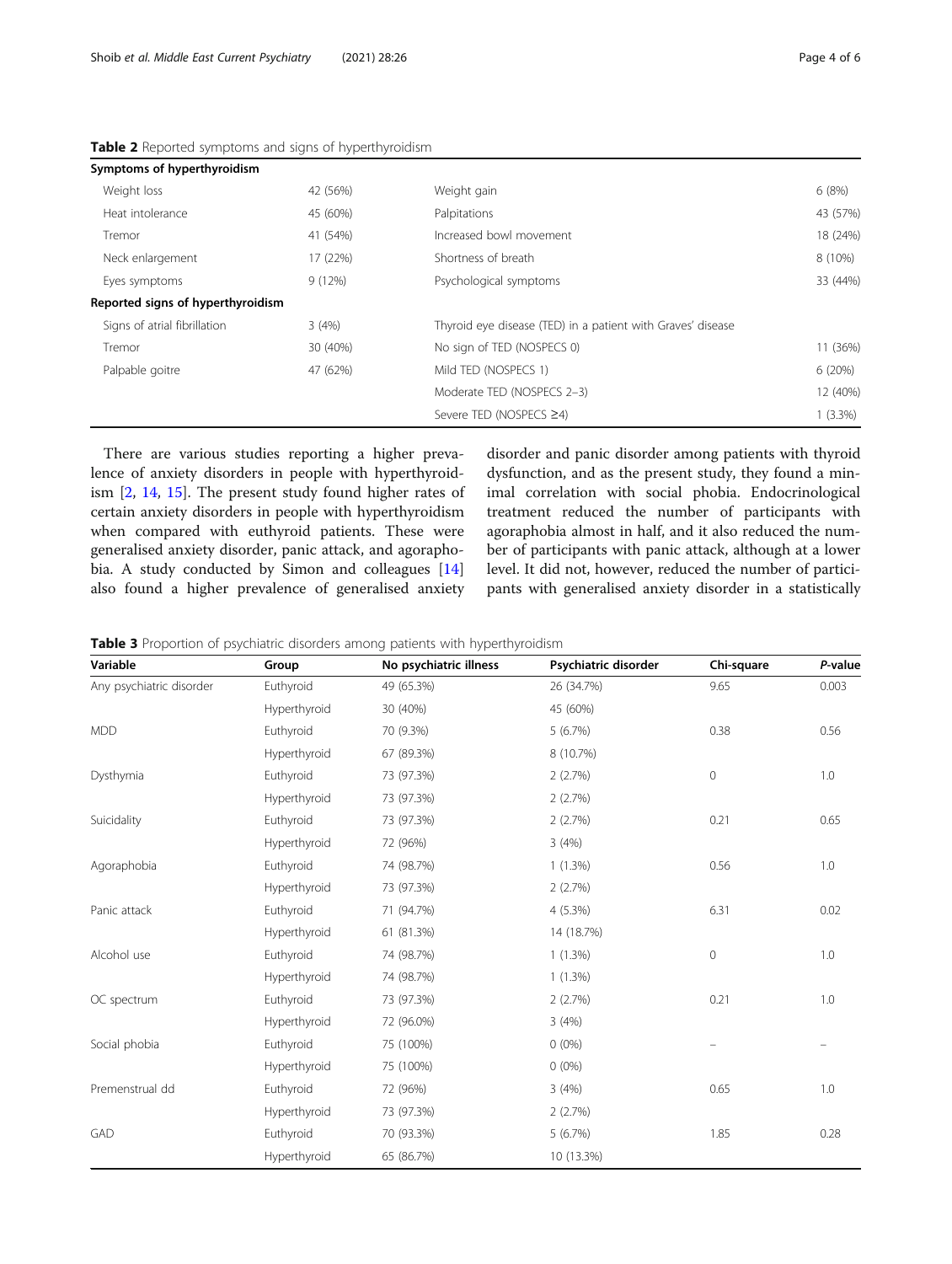| Psychiatric symptoms            | <b>Treatment status</b> | No psychiatric illness | Psychiatric disorder | Chi-square | P-value |
|---------------------------------|-------------------------|------------------------|----------------------|------------|---------|
| Overall psychiatric disorders   | Under treatment         | 8 (72.73%)             | 3 (27.27%)           | 5.75       | .02     |
|                                 | No                      | 22 (34.4%)             | 42 (65.6%)           |            |         |
| <b>MDD</b>                      | Under treatment         | 11 (100%)              | $0(0\%)$             | 1.54       | .59     |
|                                 | No                      | 56 (87.5%)             | 8 (12.5%)            |            |         |
| Dysthymia                       | Under treatment         | 62 (96.9%)             | $2(3.1\%)$           | 0.35       | .0      |
|                                 | No                      | 11 (100%)              | $0(0\%)$             |            |         |
| Suicidality                     | Under treatment         | 11 (100%)              | $0(0\%)$             | 0.54       | $0.$    |
|                                 | No                      | 61 (95.3%)             | 3(4.7%)              |            |         |
| Agoraphobia                     | Under treatment         | 10 (90.9%)             | $1(1.6\%)$           | 2.05       | .27     |
|                                 | No                      | 63 (98.4%)             | $1(1.6\%)$           |            |         |
| Panic attack                    | Under treatment         | 10 (90.9%)             | $1(9.1\%)$           | 0.78       | .68     |
|                                 | No                      | 51 (79.7%)             | 13 (20.3%)           |            |         |
| Alcohol abuse                   | Under treatment         | 11 (100%)              | $0(0\%)$             | 0.17       | $0.$    |
|                                 | No                      | 63 (98.4%)             | 1.6(%)               |            |         |
| OC spectrum                     | Under treatment         | 11 (100%)              | $0(0\%)$             | 0.54       | $0.$    |
|                                 | No                      | 61 (95.3%)             | 3(4.7%)              |            |         |
| Social phobia                   | Under treatment         | 11 (100%)              | $\circ$              |            |         |
|                                 | No                      | 64 (100%)              | $\overline{0}$       |            |         |
| Premenstrual dysphoric disorder | Under treatment         | 11 (100%)              | $0(0\%)$             | 0.35       | .0      |
|                                 | No                      | 62 (96.9%)             | $2(3.1\%)$           |            |         |
| GAD                             | Under treatment         | 9(81.8%)               | 2 (18.2%)            | 0.26       | .61     |
|                                 | No                      | 56 (87.5%)             | 8 (12.5%)            |            |         |

<span id="page-4-0"></span>**Table 4** Status of treatment and its association with psychiatric symptoms among cases ( $n = 75$ )

significant number. The study also found an overall higher score in the HAM-A scale among these participants, a result that echoes the literature [\[9](#page-5-0)], as well as a slightly higher prevalence of obsessive–compulsive spectrum disorders (4% versus 2.7%).

Previous authors have also suggested a potential association between hyperthyroidism and depression [[2,](#page-5-0) [8,](#page-5-0) [15](#page-5-0), [16](#page-5-0)]. The present study also found a higher rate of major depressive disorder in participants with hyperthyroidism (10.7% vs 6.7%), as well as a higher rate of suicidality (4% vs 2.7%). Also, as previously reported by Demet and colleagues [[9](#page-5-0)], the study found higher scores for the HAM-D in participants with hyperthyroidism. After endocrinological treatment, the number of participants with hyperthyroidism showing suicidality dropped down to almost 0%. Radanović-Grgurić and colleagues had previously discussed the importance of timely diagnosis of depression among people with thyroid disfunction, a point further supported by the present study  $[17]$ .

Sub-clinical and overt hyperthyroidism can be associated with various mental health symptoms, although the casual relationship can be sometimes unclear [[3\]](#page-5-0). Moreover, some of the characteristic symptoms of hyperthyroidism may resemble the clinical presentation of a mental health disorder. The relationship between the clinical presentation of hyperthyroidism and anxiety, as well as its precipitating role in the development of an anxiety disorder, is somewhat clear [\[3\]](#page-5-0); however, the relationship between it and depression is less certain [\[3](#page-5-0)]. Despite their potential causal relationship, it is important to assess and address both, the thyroid disfunction and mental health symptoms. Previous authors have also pointed out that endocrinological treatment may be accompanied by an improvement of the mental health symptoms [\[1](#page-5-0), [18\]](#page-5-0). Still, it could be necessary to provide further pharmacological and psychosocial support when this is not the case [\[1](#page-5-0)].

#### **Conclusions**

Screening patients with hyperthyroid disorders for psychiatric symptoms and disorders, and providing timely care when necessary, can go a long way in improving the quality of life of this population. Still, the present study suggests the usefulness of a longitudinal study exploring the temporal correlation between psychiatric symptoms and hyperthyroidism, as it could shed further light into this topic. Moreover, further epidemiological studies are necessary to gauge the degree of the problem. Therefore, the implementation of a routine screening for mental illness would prove further useful in facilitating a better